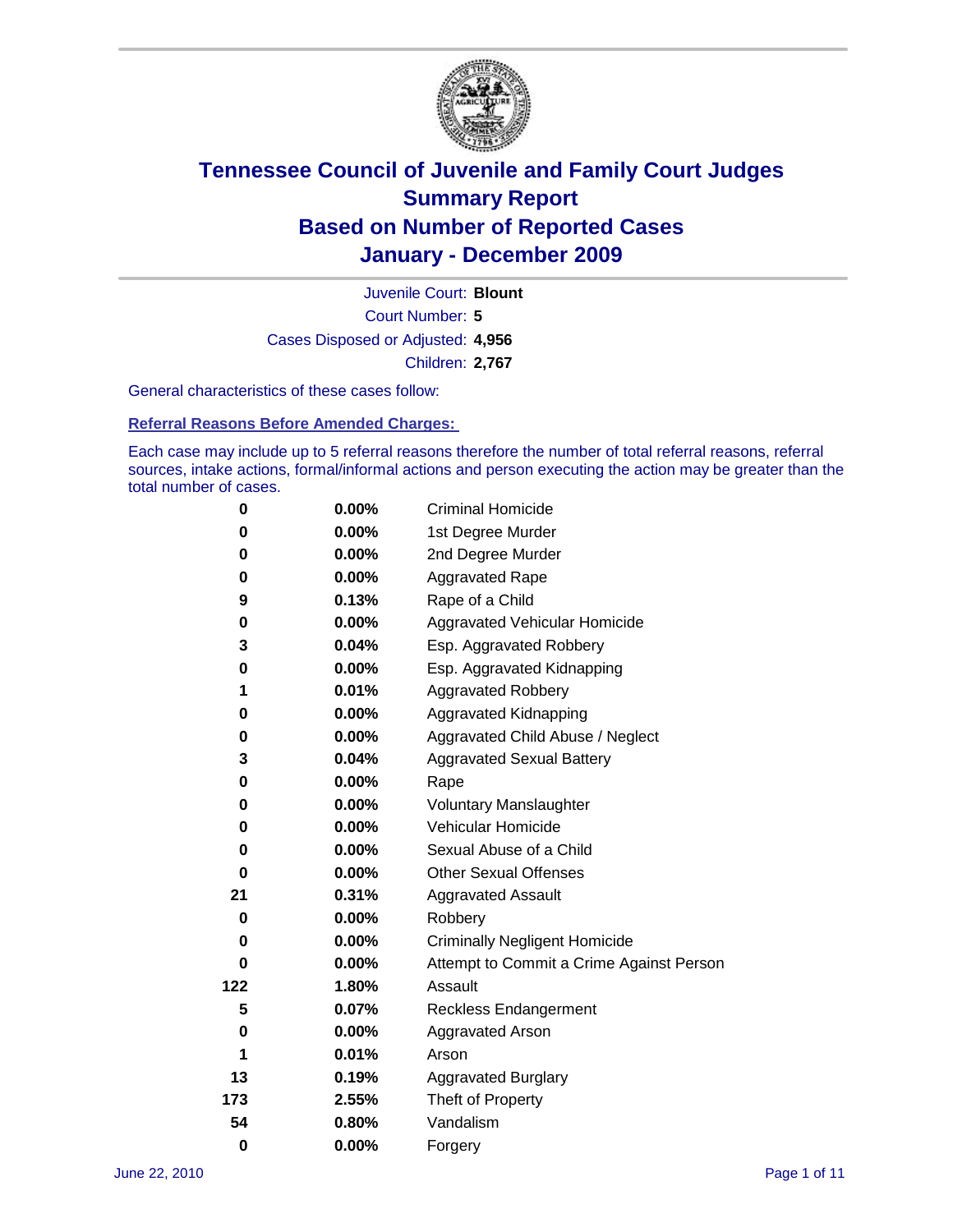

Court Number: **5** Juvenile Court: **Blount** Cases Disposed or Adjusted: **4,956** Children: **2,767**

#### **Referral Reasons Before Amended Charges:**

Each case may include up to 5 referral reasons therefore the number of total referral reasons, referral sources, intake actions, formal/informal actions and person executing the action may be greater than the total number of cases.

| 0            | 0.00%    | <b>Worthless Checks</b>                                     |
|--------------|----------|-------------------------------------------------------------|
| 8            | 0.12%    | Illegal Possession / Fraudulent Use of Credit / Debit Cards |
| 4            | 0.06%    | <b>Burglary</b>                                             |
| 0            | $0.00\%$ | Unauthorized Use of a Vehicle                               |
| 0            | $0.00\%$ | <b>Cruelty to Animals</b>                                   |
| $\mathbf{2}$ | 0.03%    | Sale of Controlled Substances                               |
| 26           | 0.38%    | <b>Other Drug Offenses</b>                                  |
| 66           | 0.97%    | Possession of Controlled Substances                         |
| 0            | $0.00\%$ | <b>Criminal Attempt</b>                                     |
| 4            | 0.06%    | Carrying Weapons on School Property                         |
| 2            | 0.03%    | Unlawful Carrying / Possession of a Weapon                  |
| 23           | 0.34%    | <b>Evading Arrest</b>                                       |
| 1            | 0.01%    | Escape                                                      |
| 2            | 0.03%    | Driving Under Influence (DUI)                               |
| 32           | 0.47%    | Possession / Consumption of Alcohol                         |
| 16           | 0.24%    | Resisting Stop, Frisk, Halt, Arrest or Search               |
| 0            | $0.00\%$ | <b>Aggravated Criminal Trespass</b>                         |
| 1            | 0.01%    | Harassment                                                  |
| 0            | 0.00%    | Failure to Appear                                           |
| 9            | 0.13%    | Filing a False Police Report                                |
| 7            | 0.10%    | Criminal Impersonation                                      |
| 30           | 0.44%    | <b>Disorderly Conduct</b>                                   |
| 4            | 0.06%    | <b>Criminal Trespass</b>                                    |
| 10           | 0.15%    | <b>Public Intoxication</b>                                  |
| 0            | 0.00%    | Gambling                                                    |
| 268          | 3.95%    | <b>Traffic</b>                                              |
| 0            | $0.00\%$ | Local Ordinances                                            |
| 2            | 0.03%    | Violation of Wildlife Regulations                           |
| 1,030        | 15.17%   | Contempt of Court                                           |
| 293          | 4.32%    | Violation of Probation                                      |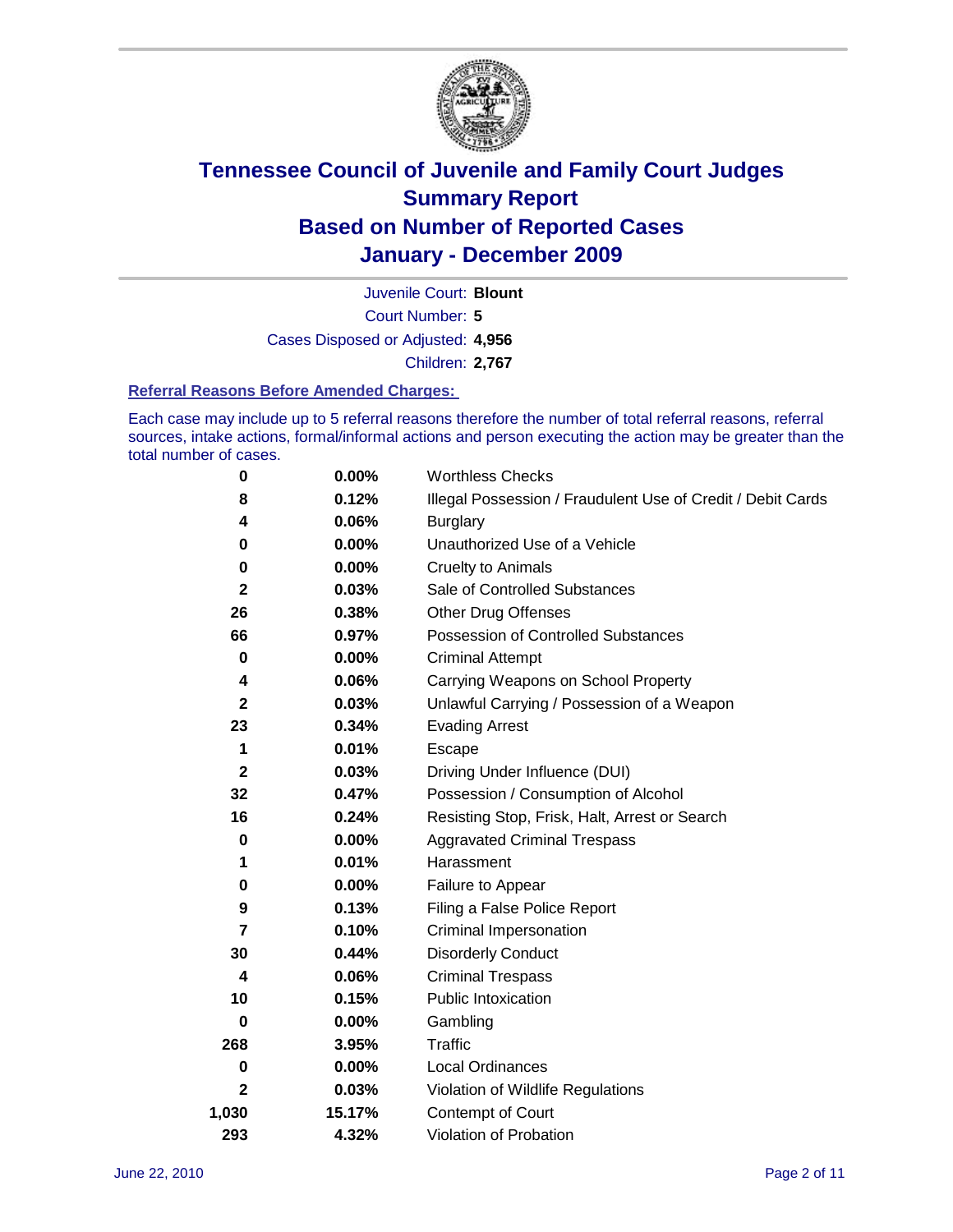

Court Number: **5** Juvenile Court: **Blount** Cases Disposed or Adjusted: **4,956** Children: **2,767**

#### **Referral Reasons Before Amended Charges:**

Each case may include up to 5 referral reasons therefore the number of total referral reasons, referral sources, intake actions, formal/informal actions and person executing the action may be greater than the total number of cases.

| 6,790       | 100.00%  | <b>Total Referrals</b>                 |
|-------------|----------|----------------------------------------|
| 367         | 5.41%    | Other                                  |
| 0           | $0.00\%$ | <b>Consent to Marry</b>                |
| 0           | $0.00\%$ | <b>Request for Medical Treatment</b>   |
| 784         | 11.55%   | <b>Child Support</b>                   |
| 202         | 2.97%    | Paternity / Legitimation               |
| 42          | 0.62%    | Visitation                             |
| 314         | 4.62%    | Custody                                |
| 408         | 6.01%    | <b>Foster Care Review</b>              |
| 0           | $0.00\%$ | <b>Administrative Review</b>           |
| 1,057       | 15.57%   | <b>Judicial Review</b>                 |
| 3           | 0.04%    | Violation of Informal Adjustment       |
| 36          | 0.53%    | <b>Violation of Pretrial Diversion</b> |
| 89          | 1.31%    | <b>Termination of Parental Rights</b>  |
| 628         | 9.25%    | Dependency / Neglect                   |
| $\bf{0}$    | $0.00\%$ | <b>Physically Abused Child</b>         |
| $\mathbf 0$ | $0.00\%$ | <b>Sexually Abused Child</b>           |
| 3           | 0.04%    | <b>Violation of Curfew</b>             |
| 55          | 0.81%    | Violation of a Valid Court Order       |
| 81          | 1.19%    | Possession of Tobacco Products         |
| 1           | 0.01%    | Out-of-State Runaway                   |
| 77          | 1.13%    | In-State Runaway                       |
| 110         | 1.62%    | Truancy                                |
| 267         | 3.93%    | <b>Unruly Behavior</b>                 |
| 21          | 0.31%    | Violation of Aftercare                 |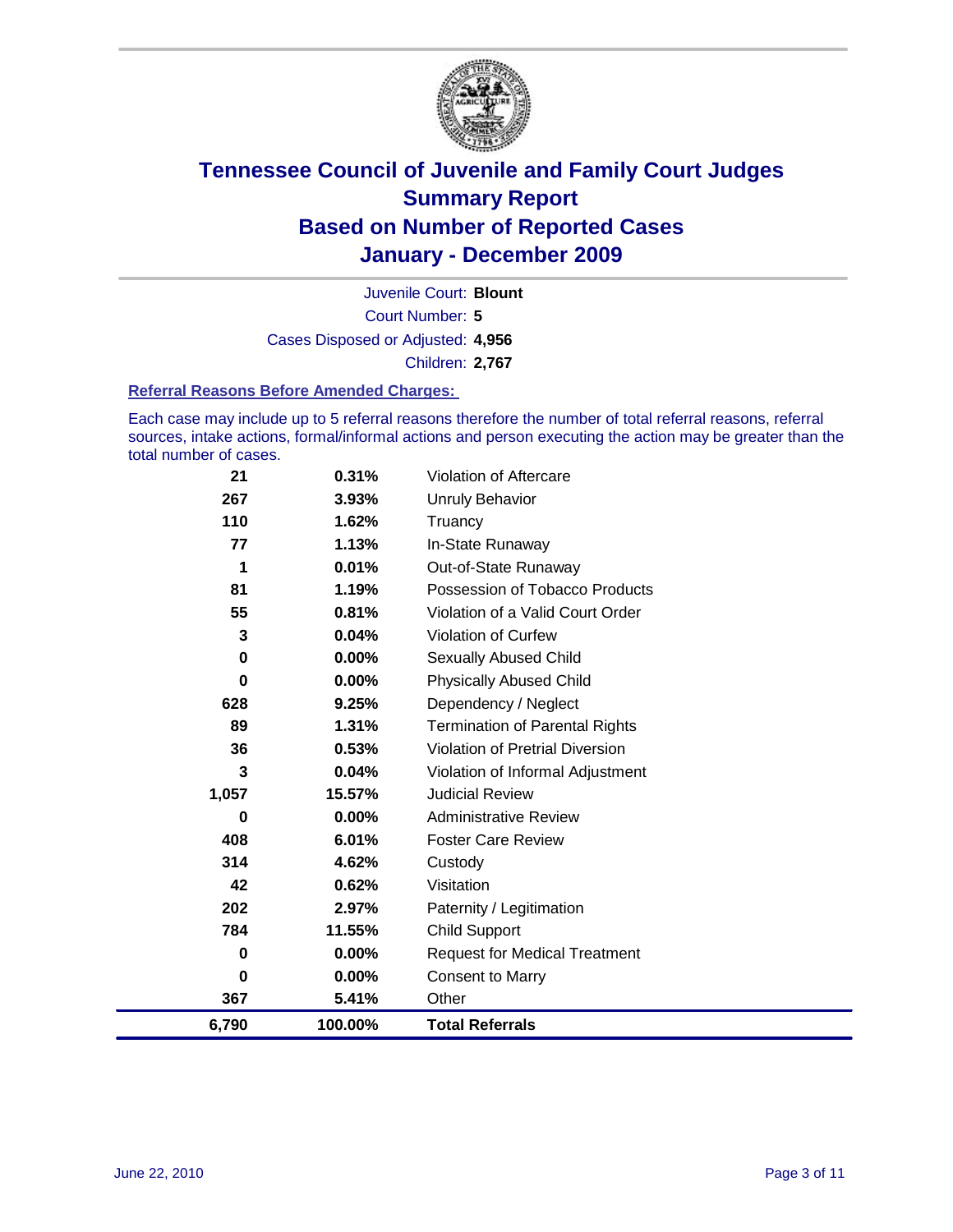

| Juvenile Court: Blount     |                                   |                                   |  |
|----------------------------|-----------------------------------|-----------------------------------|--|
|                            |                                   | Court Number: 5                   |  |
|                            | Cases Disposed or Adjusted: 4,956 |                                   |  |
|                            |                                   | Children: 2,767                   |  |
| <b>Referral Sources: 1</b> |                                   |                                   |  |
| 975                        | 14.36%                            | Law Enforcement                   |  |
| 760                        | 11.19%                            | Parents                           |  |
| 190                        | 2.80%                             | <b>Relatives</b>                  |  |
| 0                          | 0.00%                             | Self                              |  |
| 95                         | 1.40%                             | School                            |  |
| $\bf{0}$                   | 0.00%                             | <b>CSA</b>                        |  |
| 1,532                      | 22.56%                            | <b>DCS</b>                        |  |
| 205                        | 3.02%                             | <b>Other State Department</b>     |  |
| 1,642                      | 24.18%                            | <b>District Attorney's Office</b> |  |
| 1,268                      | 18.67%                            | <b>Court Staff</b>                |  |
| 5                          | 0.07%                             | Social Agency                     |  |
| $\mathbf{3}$               | 0.04%                             | <b>Other Court</b>                |  |
| 32                         | 0.47%                             | Victim                            |  |
| 1                          | 0.01%                             | Child & Parent                    |  |
| 0                          | 0.00%                             | Hospital                          |  |
| 0                          | 0.00%                             | Unknown                           |  |
| 82                         | 1.21%                             | Other                             |  |
| 6,790                      | 100.00%                           | <b>Total Referral Sources</b>     |  |

### **Age of Child at Referral: 2**

| 0     | 0.00%  | <b>Unknown</b>     |
|-------|--------|--------------------|
| 42    | 1.52%  | Ages 19 and Over   |
| 402   | 14.53% | Ages 17 through 18 |
| 526   | 19.01% | Ages 15 through 16 |
| 262   | 9.47%  | Ages 13 through 14 |
| 163   | 5.89%  | Ages 11 through 12 |
| 1,372 | 49.58% | Ages 10 and Under  |
|       |        |                    |

<sup>1</sup> If different than number of Referral Reasons (6790), verify accuracy of your court's data.

<sup>2</sup> One child could be counted in multiple categories, verify accuracy of your court's data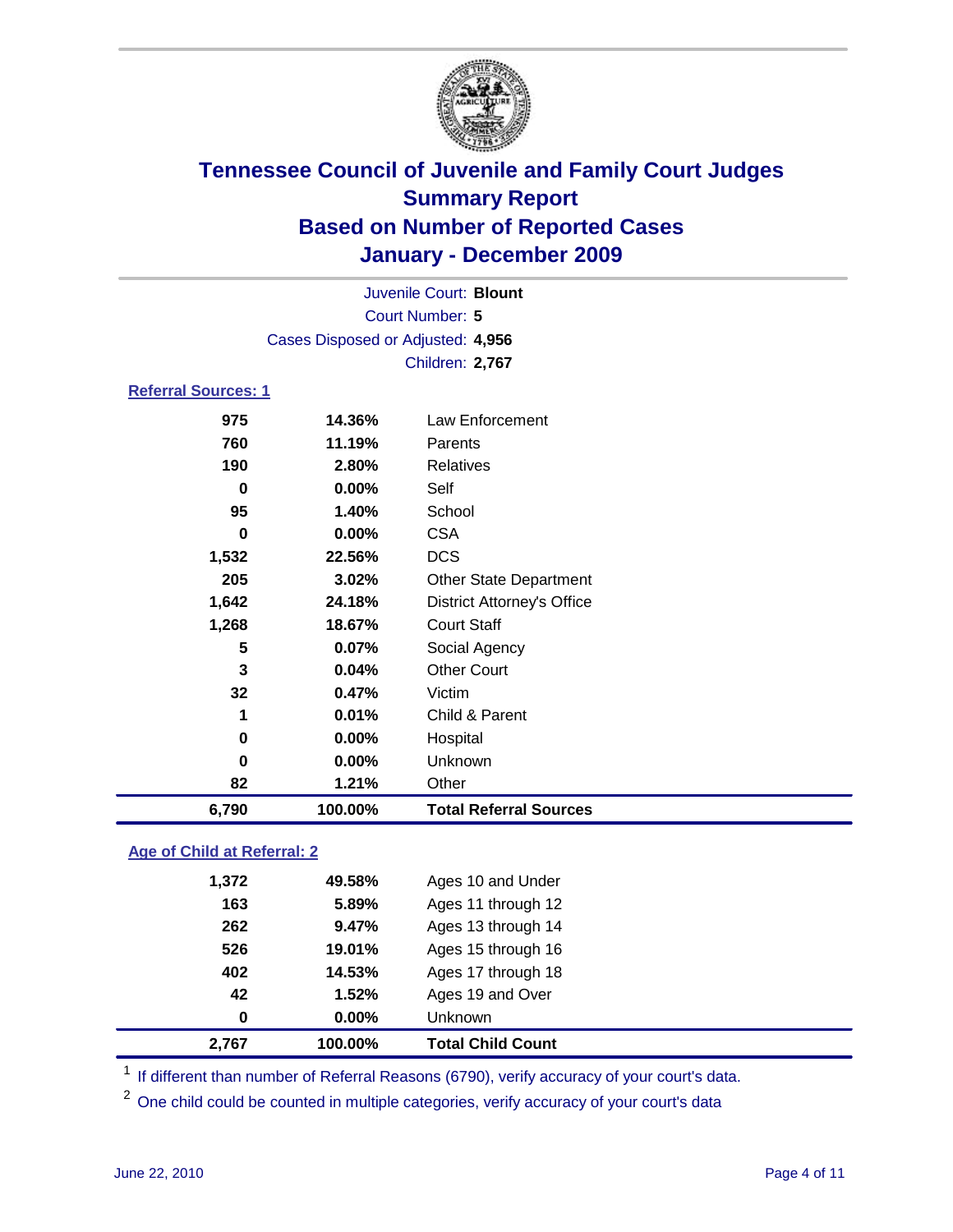

| Juvenile Court: Blount                  |                                   |                          |  |  |
|-----------------------------------------|-----------------------------------|--------------------------|--|--|
|                                         | Court Number: 5                   |                          |  |  |
|                                         | Cases Disposed or Adjusted: 4,956 |                          |  |  |
|                                         |                                   | Children: 2,767          |  |  |
| Sex of Child: 1                         |                                   |                          |  |  |
| 1,483                                   | 53.60%                            | Male                     |  |  |
| 1,281                                   | 46.30%                            | Female                   |  |  |
| 3                                       | 0.11%                             | Unknown                  |  |  |
| 2,767                                   | 100.00%                           | <b>Total Child Count</b> |  |  |
| Race of Child: 1                        |                                   |                          |  |  |
| 2,446                                   | 88.40%                            | White                    |  |  |
| 205                                     | 7.41%                             | African American         |  |  |
| $\overline{2}$                          | 0.07%                             | Native American          |  |  |
| 9                                       | 0.33%                             | Asian                    |  |  |
| 75                                      | 2.71%                             | Mixed                    |  |  |
| 30                                      | 1.08%                             | Unknown                  |  |  |
| 2,767                                   | 100.00%                           | <b>Total Child Count</b> |  |  |
| <b>Hispanic Origin: 1</b>               |                                   |                          |  |  |
| 59                                      | 2.13%                             | Yes                      |  |  |
| 2,676                                   | 96.71%                            | No                       |  |  |
| 32                                      | 1.16%                             | Unknown                  |  |  |
| 2,767                                   | 100.00%                           | <b>Total Child Count</b> |  |  |
| <b>School Enrollment of Children: 1</b> |                                   |                          |  |  |
| 1,754                                   | 63.39%                            | Yes                      |  |  |
| 990                                     | 35.78%                            | <b>No</b>                |  |  |
| 23                                      | 0.83%                             | Unknown                  |  |  |
| 2,767                                   | 100.00%                           | <b>Total Child Count</b> |  |  |

<sup>1</sup> One child could be counted in multiple categories, verify accuracy of your court's data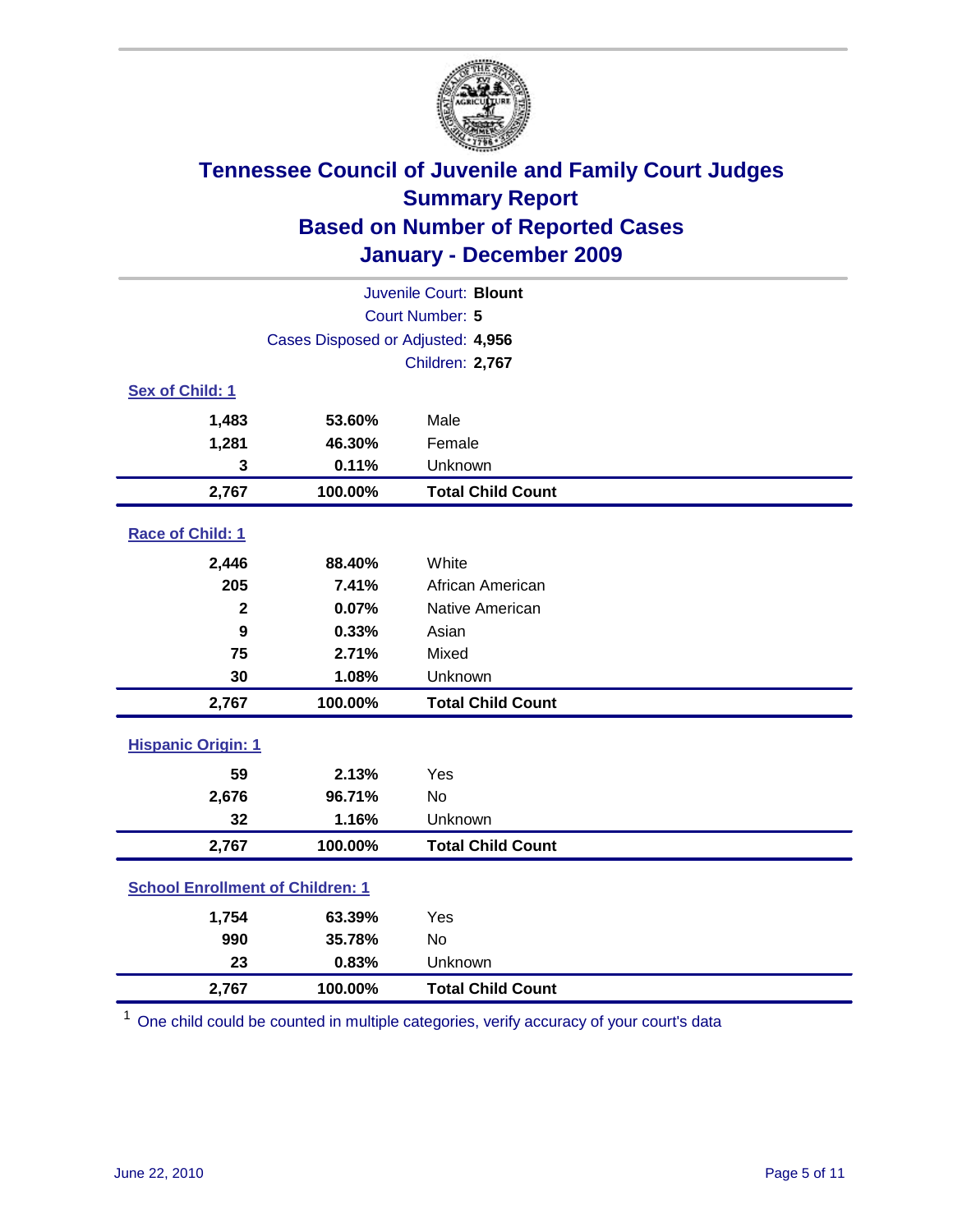

Court Number: **5** Juvenile Court: **Blount** Cases Disposed or Adjusted: **4,956** Children: **2,767**

### **Living Arrangement of Child at Time of Referral: 1**

| 2,767 | 100.00%  | Total Child Count            |
|-------|----------|------------------------------|
| 21    | 0.76%    | Other                        |
| 17    | 0.61%    | <b>Unknown</b>               |
| 25    | $0.90\%$ | Independent                  |
| 0     | $0.00\%$ | In an Institution            |
| 1     | $0.04\%$ | In a Residential Center      |
| 53    | $1.92\%$ | In a Group Home              |
| 286   | 10.34%   | With Foster Family           |
| 17    | 0.61%    | <b>With Adoptive Parents</b> |
| 420   | 15.18%   | <b>With Relatives</b>        |
| 210   | 7.59%    | With Father                  |
| 1,259 | 45.50%   | With Mother                  |
| 164   | 5.93%    | With Mother and Stepfather   |
| 44    | $1.59\%$ | With Father and Stepmother   |
| 250   | $9.04\%$ | With Both Biological Parents |
|       |          |                              |

#### **Type of Detention: 2**

| 4.956 | 100.00%  | <b>Total Detention Count</b> |  |
|-------|----------|------------------------------|--|
| 0     | $0.00\%$ | Other                        |  |
| 3,822 | 77.12%   | Does Not Apply               |  |
| 0     | $0.00\%$ | Unknown                      |  |
| 0     | $0.00\%$ | <b>Psychiatric Hospital</b>  |  |
| 0     | 0.00%    | Jail - No Separation         |  |
| 0     | $0.00\%$ | Jail - Partial Separation    |  |
| 0     | 0.00%    | Jail - Complete Separation   |  |
| 1,134 | 22.88%   | Juvenile Detention Facility  |  |
| 0     | $0.00\%$ | Non-Secure Placement         |  |
|       |          |                              |  |

<sup>1</sup> One child could be counted in multiple categories, verify accuracy of your court's data

<sup>2</sup> If different than number of Cases (4956) verify accuracy of your court's data.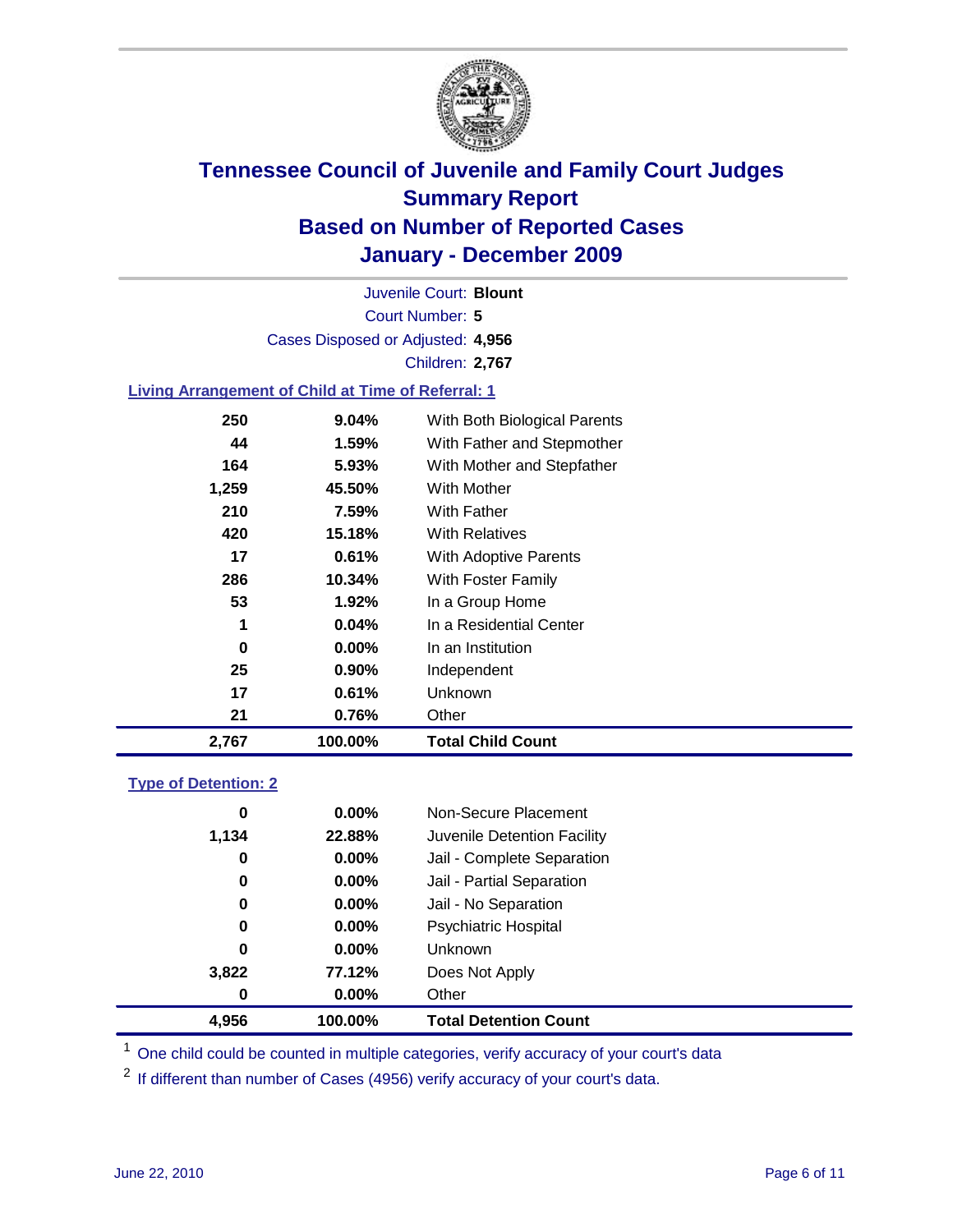

|                                                    | Juvenile Court: Blount            |                                      |  |  |  |
|----------------------------------------------------|-----------------------------------|--------------------------------------|--|--|--|
|                                                    | Court Number: 5                   |                                      |  |  |  |
|                                                    | Cases Disposed or Adjusted: 4,956 |                                      |  |  |  |
|                                                    |                                   | Children: 2,767                      |  |  |  |
| <b>Placement After Secure Detention Hearing: 1</b> |                                   |                                      |  |  |  |
| 871                                                | 17.57%                            | Returned to Prior Living Arrangement |  |  |  |
| 151                                                | 3.05%                             | Juvenile Detention Facility          |  |  |  |
| 0                                                  | 0.00%                             | Jail                                 |  |  |  |
| 9                                                  | 0.18%                             | Shelter / Group Home                 |  |  |  |
| 94                                                 | 1.90%                             | <b>Foster Family Home</b>            |  |  |  |
| $\overline{7}$                                     | 0.14%                             | Psychiatric Hospital                 |  |  |  |
| 3                                                  | 0.06%                             | Unknown                              |  |  |  |
| 3,816                                              | 77.00%                            | Does Not Apply                       |  |  |  |
| 5                                                  | 0.10%                             | Other                                |  |  |  |
| 4,956                                              | 100.00%                           | <b>Total Placement Count</b>         |  |  |  |
| <b>Intake Actions: 2</b>                           |                                   |                                      |  |  |  |
|                                                    |                                   |                                      |  |  |  |
| 4,586                                              | 67.54%                            | <b>Petition Filed</b>                |  |  |  |
| 620                                                | 9.13%                             | <b>Motion Filed</b>                  |  |  |  |
| 536                                                | 7.89%                             | <b>Citation Processed</b>            |  |  |  |
| 0                                                  | 0.00%                             | Notification of Paternity Processed  |  |  |  |
| 1,019                                              | 15.01%                            | Scheduling of Judicial Review        |  |  |  |
| 0                                                  | 0.00%                             | Scheduling of Administrative Review  |  |  |  |
|                                                    | 0.01%                             | Scheduling of Foster Care Review     |  |  |  |
| 1                                                  | 0.01%                             | Unknown                              |  |  |  |
| 0                                                  | 0.00%                             | Does Not Apply                       |  |  |  |
| 27                                                 | 0.40%                             | Other                                |  |  |  |
| 6,790                                              | 100.00%                           | <b>Total Intake Count</b>            |  |  |  |

<sup>1</sup> If different than number of Cases (4956) verify accuracy of your court's data.

<sup>2</sup> If different than number of Referral Reasons (6790), verify accuracy of your court's data.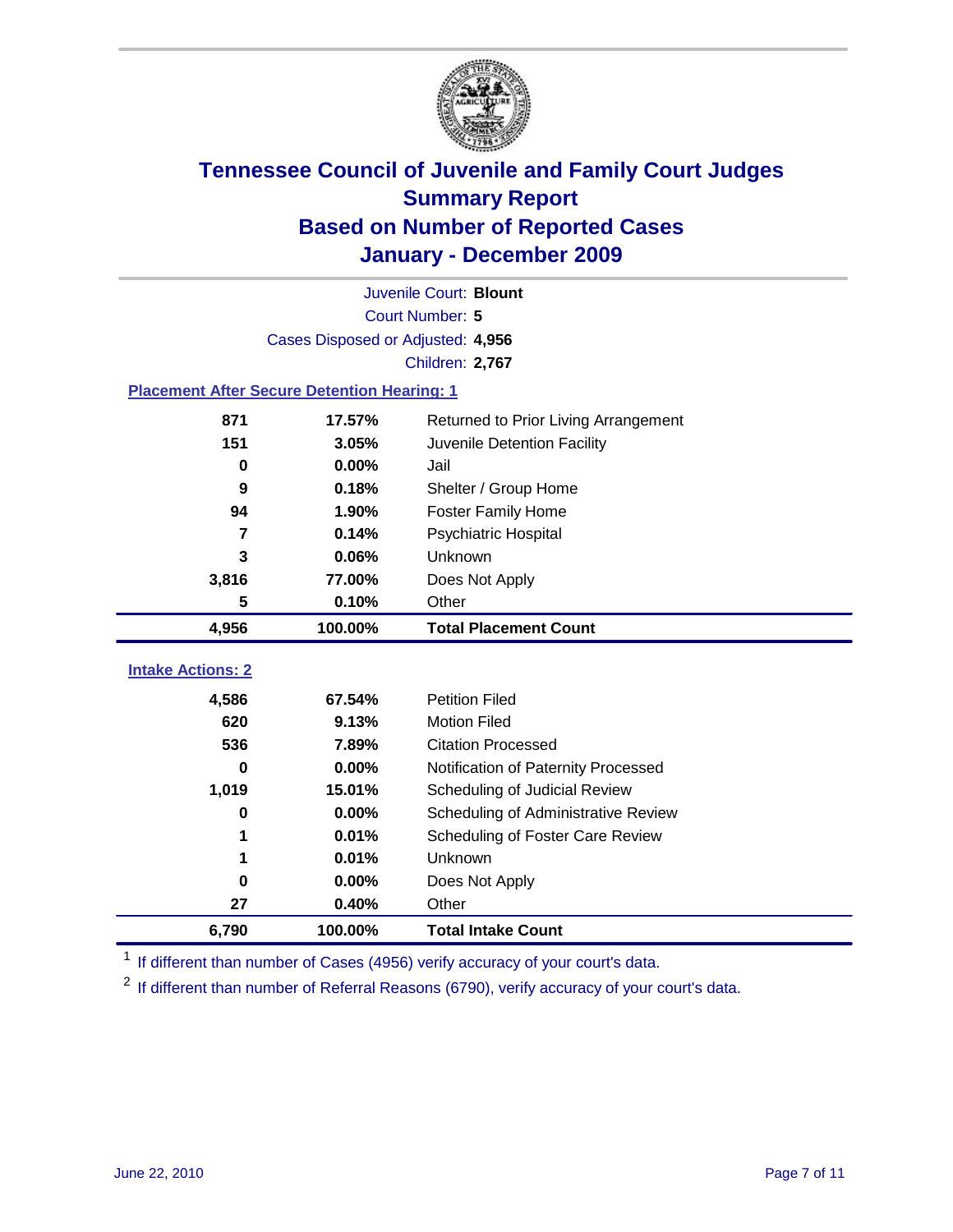

Court Number: **5** Juvenile Court: **Blount** Cases Disposed or Adjusted: **4,956** Children: **2,767**

#### **Last Grade Completed by Child: 1**

| 907                                     | 32.78%  | Too Young for School         |  |
|-----------------------------------------|---------|------------------------------|--|
| 38                                      | 1.37%   | Preschool                    |  |
| 131                                     | 4.73%   | Kindergarten                 |  |
| 107                                     | 3.87%   | 1st Grade                    |  |
| 75                                      | 2.71%   | 2nd Grade                    |  |
| 69                                      | 2.49%   | 3rd Grade                    |  |
| 71                                      | 2.57%   | 4th Grade                    |  |
| 76                                      | 2.75%   | 5th Grade                    |  |
| 98                                      | 3.54%   | 6th Grade                    |  |
| 118                                     | 4.26%   | 7th Grade                    |  |
| 198                                     | 7.16%   | 8th Grade                    |  |
| 264                                     | 9.54%   | 9th Grade                    |  |
| 248                                     | 8.96%   | 10th Grade                   |  |
| 200                                     | 7.23%   | 11th Grade                   |  |
| 9                                       | 0.33%   | 12th Grade                   |  |
| 0                                       | 0.00%   | Non-Graded Special Ed        |  |
| 54                                      | 1.95%   | <b>GED</b>                   |  |
| 66                                      | 2.39%   | Graduated                    |  |
| 0                                       | 0.00%   | <b>Never Attended School</b> |  |
| 32                                      | 1.16%   | Unknown                      |  |
| 6                                       | 0.22%   | Other                        |  |
| 2,767                                   | 100.00% | <b>Total Child Count</b>     |  |
| <b>Enrolled in Special Education: 1</b> |         |                              |  |

| 2,767 | 100.00% | <b>Total Child Count</b> |
|-------|---------|--------------------------|
| 36    | 1.30%   | Unknown                  |
| 2,627 | 94.94%  | No                       |
| 104   | 3.76%   | Yes                      |
|       |         |                          |

One child could be counted in multiple categories, verify accuracy of your court's data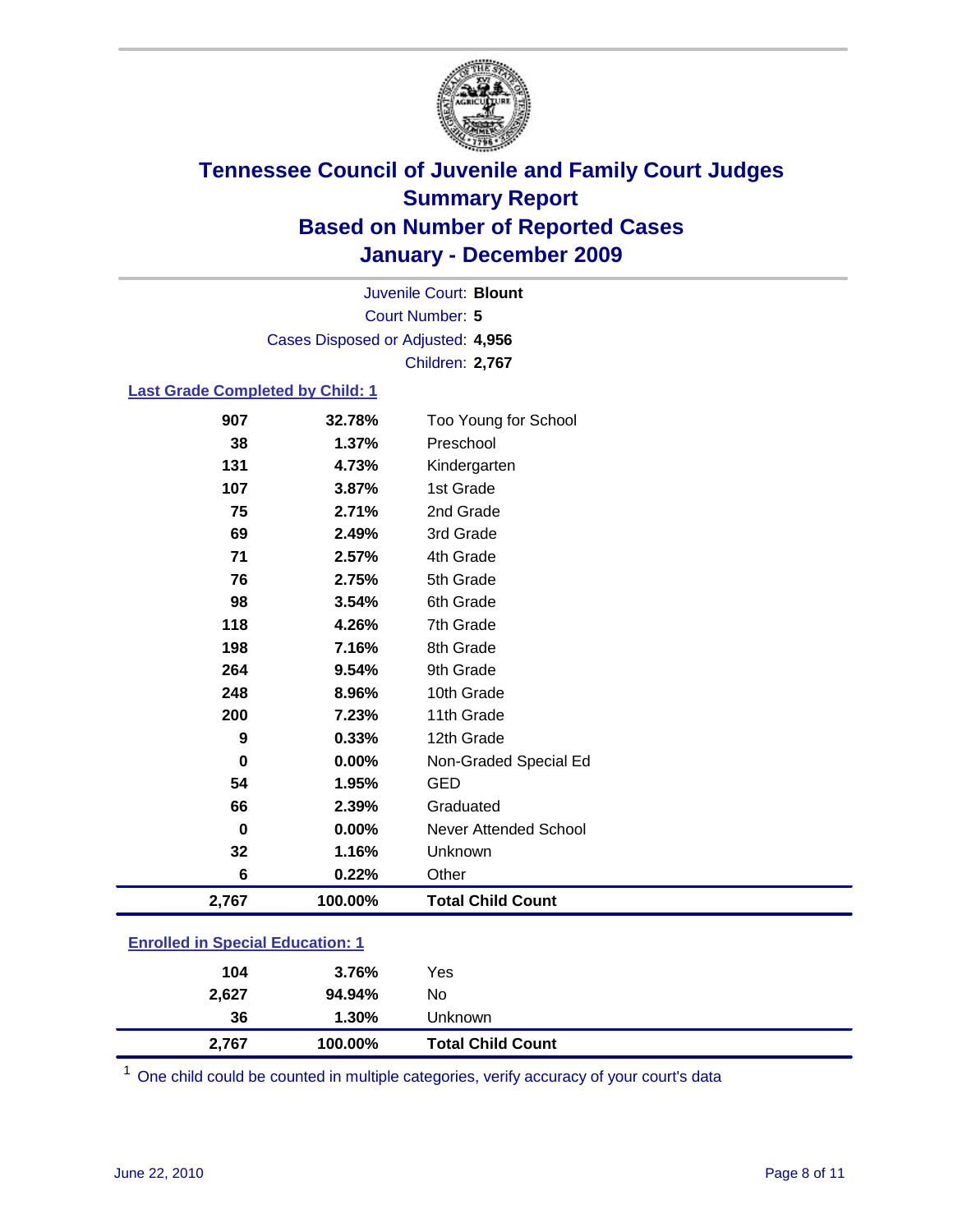

| Juvenile Court: Blount       |                                   |                           |  |  |  |
|------------------------------|-----------------------------------|---------------------------|--|--|--|
|                              | Court Number: 5                   |                           |  |  |  |
|                              | Cases Disposed or Adjusted: 4,956 |                           |  |  |  |
|                              |                                   | <b>Children: 2,767</b>    |  |  |  |
| <b>Action Executed By: 1</b> |                                   |                           |  |  |  |
| 3,079                        | 45.35%                            | Judge                     |  |  |  |
| 3,525                        | 51.91%                            | Referee                   |  |  |  |
| 180                          | 2.65%                             | <b>YSO</b>                |  |  |  |
| 6                            | 0.09%                             | Other                     |  |  |  |
| $\bf{0}$                     | 0.00%                             | Unknown                   |  |  |  |
| 6,790                        | 100.00%                           | <b>Total Action Count</b> |  |  |  |

### **Formal / Informal Actions: 1**

| 1,537    | 22.64%   | Dismissed                                        |
|----------|----------|--------------------------------------------------|
| 72       | 1.06%    | Retired / Nolle Prosequi                         |
| 363      | 5.35%    | <b>Complaint Substantiated Delinquent</b>        |
| 86       | 1.27%    | <b>Complaint Substantiated Status Offender</b>   |
| 58       | 0.85%    | <b>Complaint Substantiated Dependent/Neglect</b> |
| 8        | 0.12%    | <b>Complaint Substantiated Abused</b>            |
| $\bf{0}$ | $0.00\%$ | <b>Complaint Substantiated Mentally III</b>      |
| 175      | 2.58%    | Informal Adjustment                              |
| 177      | 2.61%    | <b>Pretrial Diversion</b>                        |
|          | 0.01%    | <b>Transfer to Adult Court Hearing</b>           |
| 0        | $0.00\%$ | Charges Cleared by Transfer to Adult Court       |
| 4,049    | 59.63%   | Special Proceeding                               |
| 28       | 0.41%    | <b>Review Concluded</b>                          |
| 236      | 3.48%    | Case Held Open                                   |
| 0        | $0.00\%$ | Other                                            |
| 0        | $0.00\%$ | <b>Unknown</b>                                   |
| 6,790    | 100.00%  | <b>Total Action Count</b>                        |

<sup>1</sup> If different than number of Referral Reasons (6790), verify accuracy of your court's data.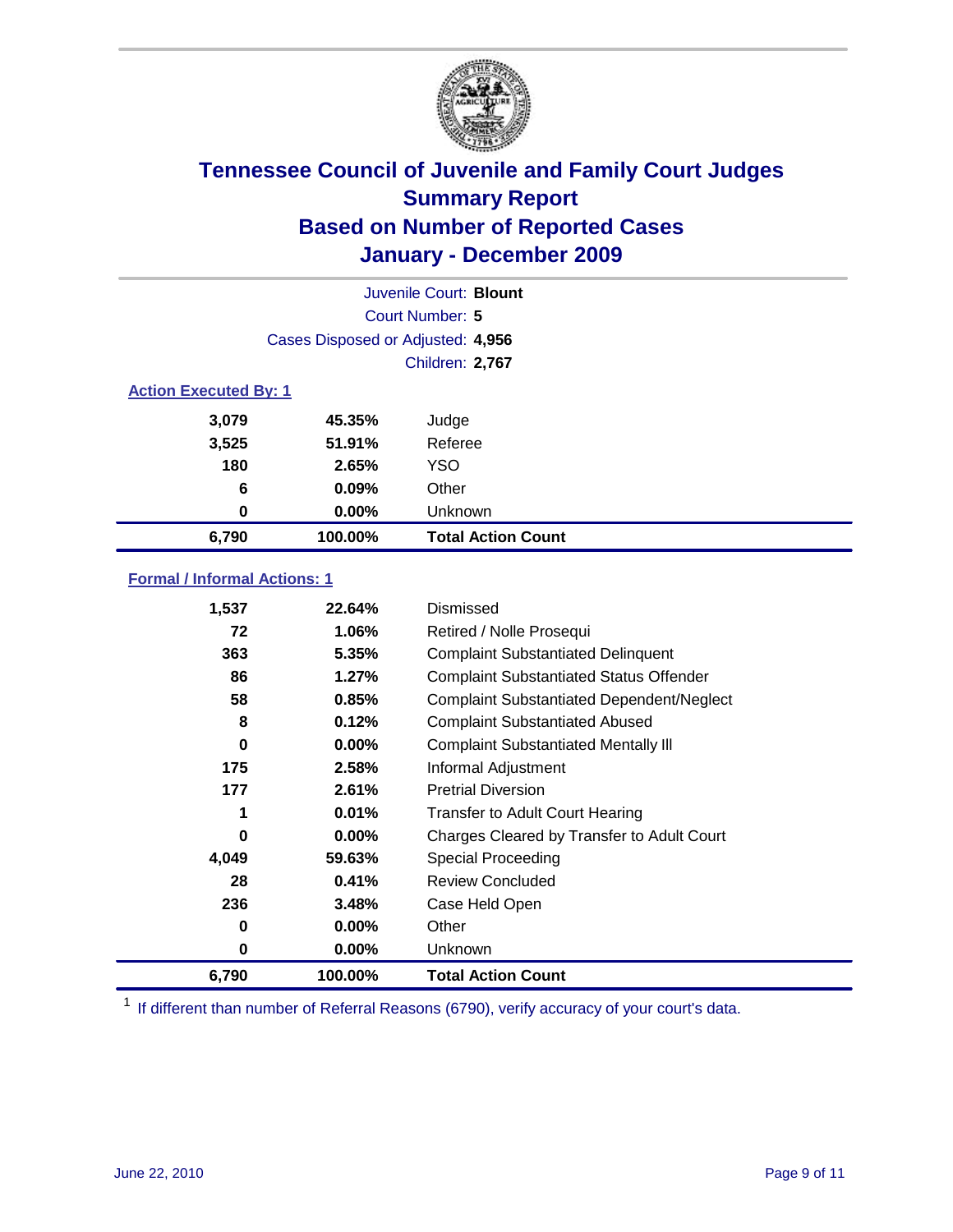

|                       |                                   | Juvenile Court: Blount                                |
|-----------------------|-----------------------------------|-------------------------------------------------------|
|                       |                                   | <b>Court Number: 5</b>                                |
|                       | Cases Disposed or Adjusted: 4,956 |                                                       |
|                       |                                   | Children: 2,767                                       |
| <b>Case Outcomes:</b> |                                   | There can be multiple outcomes for one child or case. |
| 1,506                 | 14.15%                            | <b>Case Dismissed</b>                                 |
| 77                    | 0.72%                             | Case Retired or Nolle Prosequi                        |
| 1                     | 0.01%                             | Warned / Counseled                                    |
| 945                   | 8.88%                             | <b>Held Open For Review</b>                           |
| 141                   | 1.32%                             | Supervision / Probation to Juvenile Court             |
| 0                     | 0.00%                             | <b>Probation to Parents</b>                           |
| 118                   | 1.11%                             | Referral to Another Entity for Supervision / Service  |
| 17                    | 0.16%                             | Referred for Mental Health Counseling                 |
| 135                   | 1.27%                             | Referred for Alcohol and Drug Counseling              |
| 0                     | 0.00%                             | Referred to Alternative School                        |
| 0                     | 0.00%                             | Referred to Private Child Agency                      |
| 31                    | 0.29%                             | Referred to Defensive Driving School                  |
| 48                    | 0.45%                             | Referred to Alcohol Safety School                     |
| 218                   | 2.05%                             | Referred to Juvenile Court Education-Based Program    |
| 102                   | 0.96%                             | Driver's License Held Informally                      |
| 0                     | 0.00%                             | <b>Voluntary Placement with DMHMR</b>                 |
| 4                     | 0.04%                             | <b>Private Mental Health Placement</b>                |
| 0                     | 0.00%                             | <b>Private MR Placement</b>                           |
| 0                     | 0.00%                             | Placement with City/County Agency/Facility            |
| 0                     | 0.00%                             | Placement with Relative / Other Individual            |
| 107                   | 1.01%                             | Fine                                                  |
| 71                    | 0.67%                             | <b>Public Service</b>                                 |
| 55                    | 0.52%                             | Restitution                                           |
| 0                     | 0.00%                             | <b>Runaway Returned</b>                               |
| 353                   | 3.32%                             | No Contact Order                                      |
| 284                   | 2.67%                             | Injunction Other than No Contact Order                |
| 277                   | 2.60%                             | <b>House Arrest</b>                                   |
| 65                    | 0.61%                             | <b>Court Defined Curfew</b>                           |
| 86                    | 0.81%                             | Dismissed from Informal Adjustment                    |
| 30                    | 0.28%                             | <b>Dismissed from Pretrial Diversion</b>              |
| 308                   | 2.89%                             | Released from Probation                               |
| 1                     | 0.01%                             | <b>Transferred to Adult Court</b>                     |
| 4                     | 0.04%                             | <b>DMHMR Involuntary Commitment</b>                   |